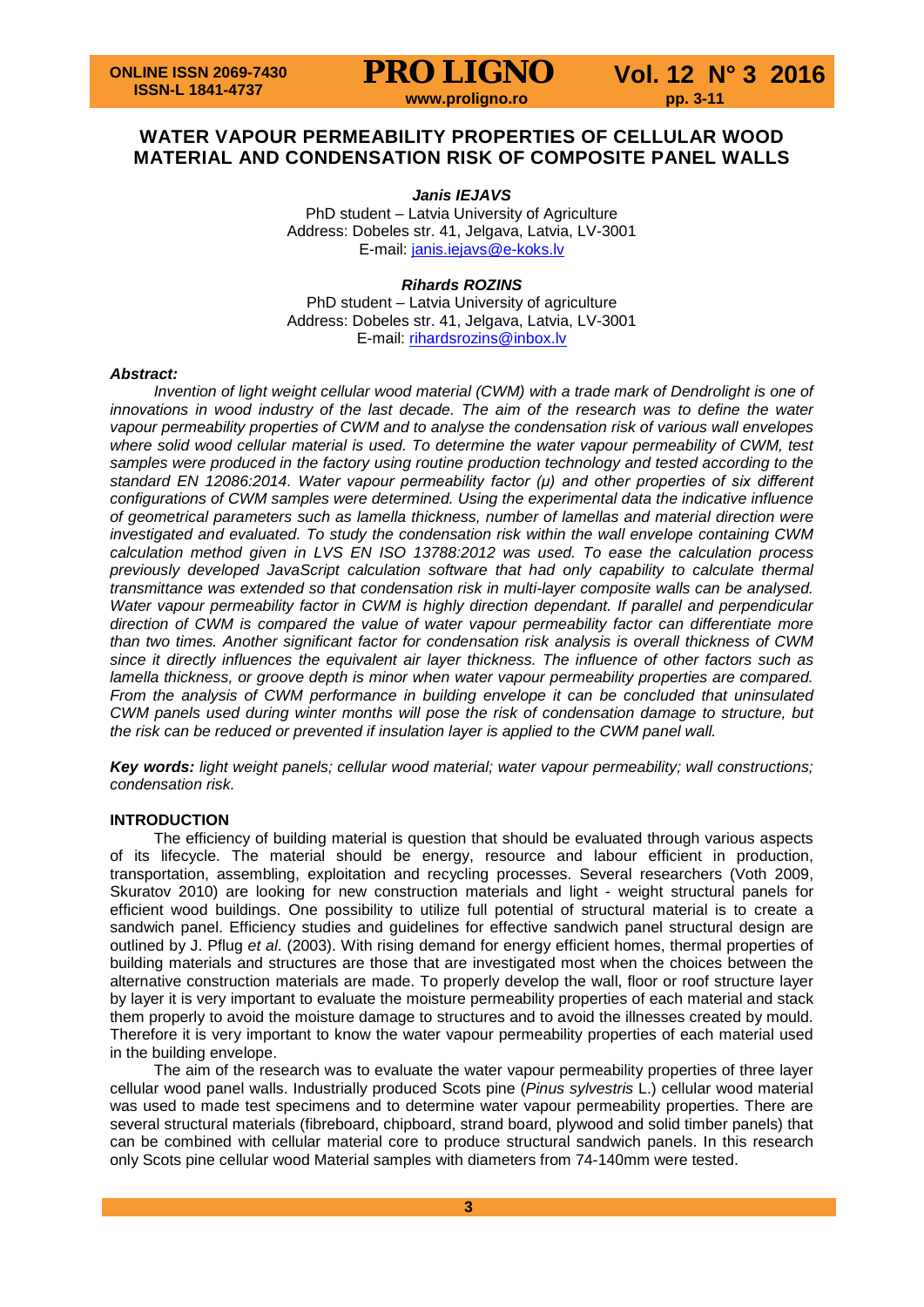In the literature review no data of pine wood cellular wood material (CWM) water vapour permeability properties were found. Therefore to achieve the goal this research was divided in two parts where first part focuses on investigating the CWM as lone material and the second part analyses CWM within a system with another materials. Water vapour permeability factor for six different types of cellular wood material was determined, and the influence of the material structure (lamellas and material thickness) variation was investigated. When the water vapour permeability factor (μ) based on experimental data were obtained the research proceeded with analysing the CWM in system with another materials.

### **OBJECTIVES**

The objective of the research was to determine the water vapour permeability properties of cellular wood material and analytically analyse condensation risk of various wall envelopes where cellular wood material as raw material was used.

# **MATERIALS AND METHODS**

Cellular wood material for experimental test samples was produced using various thickness Scots pine (*Pinus sylvestris* L.) lamellas. Precise dimensions of profiles can be found in Table 1. The profiles are produced by several planning procedures - first board is planed from all four sides. After planning, 8 double faced grooves, which releases all inner tensions and reduces the weight of wood board, were cut into longitudinal direction in the flat faces of board. The dimensions of grooves are as follows: pitch 6.4mm and width 3.2mm, depth of groove is 4mm less than the thickness of whole lamella. The thickness of the lamella used to produce tested material can be found in Table 1. The average moisture content of the profiles in production process was 12%, measured by Greisinger GMH 3830 Moisture Meter. One component polivinilacetate (PVA) adhesive Cascol 3353 was used for all gluing operations in cellular wood material and panel production. Each layer was aligned horizontally in 90 degree direction to the previous layer.

Water vapour permeability properties were determined according to standard EN 12086:2014 test principles. The water vapour resistance factor  $\mu$  is a measure of the material's relative reluctance to let water vapour pass through, and is measured in comparison to the properties of air. The µ-value is a property of the bulk material and needs to be multiplied by the material's thickness when used in a particular construction.

The analyses of the specimens were carried out according to scheme A. For testing purpose cylindrical CWM samples were produced- to one of the flat faces glass container was attached. The glass container is filled with absorbent (CaCl<sub>2</sub>) and sustains relative air humidity (RH) 0% in the container (dry climate). Then the samples with attached containers are placed in conditioned environment with temperature 23±1ºC and RH 50±3% that is assumed to be wet climate. To create conditioned environment Emmerson S04OA device was used. The mass of the specimens were determined by scales with accuracy 0.01g.

To experimentally determine water vapour permeability of CWM and to evaluate the influence of factors that might have effect on water vapour permeability several test samples were created. Test samples can be divided in six unique groups. Half of the samples had the material orientation with CWM layers aligned parallel (Table 1 - material orientation 0) to the flat face of sample, but another half with perpendicular orientation. The samples were produced using three currently most commonly used lamella thickness. Markings, dimensions, orientation of the material for tests presented are in the Table 1.

The diameter of the test specimens for groups with perpendicularly oriented material was increased provide free air flow through the CWM in perpendicular direction. The diameter of the specimens was increased from 74 to 140mm.

*Table 1*

| <i>rrater vapour permeabnity test specimen description</i> |             |          |           |             |              |                 |  |  |  |  |
|------------------------------------------------------------|-------------|----------|-----------|-------------|--------------|-----------------|--|--|--|--|
| Specimen                                                   | Material    | Material | No. of    | Thickness   | Total        | Diameter of the |  |  |  |  |
| markings                                                   | orientation | type     | lamellas, | of lamella, | thickness of | specimen, mm    |  |  |  |  |
|                                                            |             | marking  | pcs.      | mm          | CWM, mm      |                 |  |  |  |  |
| 1-1 to $1-3$                                               |             | $2 - 25$ |           | 25          | 50           | 74              |  |  |  |  |
| 1-4 to $1-6$                                               |             | $4 - 18$ |           | 18          | 72           | 74              |  |  |  |  |
| 1-7 to 1-9                                                 | 0           | $4 - 28$ |           | 28          | 112          | 74              |  |  |  |  |
| $2 - 1$ to $2 - 3$                                         | 90          | $2 - 25$ |           | 25          | 50           | 140             |  |  |  |  |
| $2 - 4$ to $2 - 6$                                         | 90          | $4 - 18$ |           | 18          | 72           | 140             |  |  |  |  |
| 2-7 to 2-9                                                 | 90          | $4 - 28$ | 4         | 28          | 112          | 140             |  |  |  |  |

*Water vapour permeability test specimen description*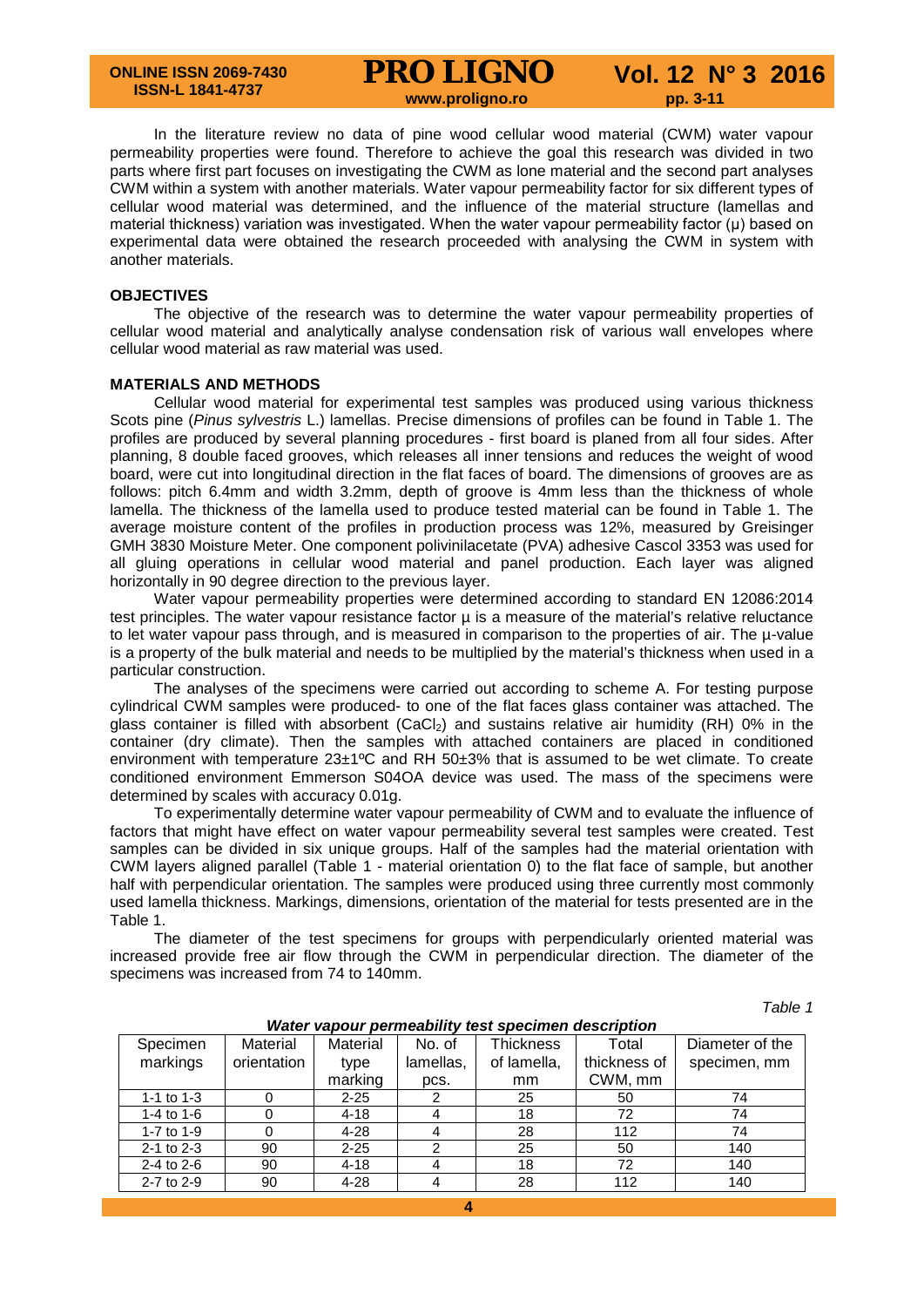# **ONLINE ISSN 2069-7430 ISSN-L 1841-4737**

**PRO LIGNO** Vol. 12 N° 3 2016

All specimens before the test to ensure that they are with same moisture content were conditioned to constant mass in the standard atmosphere with temperature 23±1ºC and relative air humidity 50±3%. As extra parameter material density was determined according to standard ISO 13061-2 dividing specimen mass by volume. The differences between the test specimens can be observed in the Fig. 1.



*Fig. 1.*

*Samples for determination water vapour permeability properties of cellular wood material: a - in parallel direction; b – in perpendicular direction.*

To assess the possibilities to use CWM as building material, it was analysed thru 6 different key case studies of various wall envelopes. The thermal properties that are needed to carry out the condensation risk analysis were obtained from the previous research stage (Rozins and Iejavs 2014). By combining the thermal properties from previous research and water vapour permeability properties determined in this research, it is possible to analyse the CWM behaviour and condensation risks in the building envelope where it is combined with another materials. The cases that were analysed together with explanation why each case is special are listed starting from lowest thermal resistance to more effective solutions in Table 2.

*Table 2*

| Case | Wall structure         | ÷<br>Thickness<br>of layer<br>mm | conductivity<br>I,W·m <sup>-1</sup> ·K <sup>-1</sup><br>Thermal | Wall weight<br>kg·m <sup>-2</sup> | transmittanc<br>e<br>U,W·m <sup>-2</sup> ·K <sup>-1</sup><br>Thermal | Comments                    |  |  |
|------|------------------------|----------------------------------|-----------------------------------------------------------------|-----------------------------------|----------------------------------------------------------------------|-----------------------------|--|--|
|      | Wood boards            | 25                               | 0.13                                                            |                                   |                                                                      | Thinnest standard panel for |  |  |
| 1    | $CWM_0$                | 50                               | 0.098                                                           | 37                                | 0.94                                                                 | based<br>construction<br>on |  |  |
|      | Wood boards            | 25                               | 0.13                                                            |                                   |                                                                      | production technology       |  |  |
|      | Wood boards            | 25                               | 0.13                                                            |                                   |                                                                      | Thickest standard panel for |  |  |
| 2    | $CWM_0$                | 112                              | 0.098                                                           | 56                                | 0.59                                                                 | construction<br>based<br>on |  |  |
|      | Wood boards            | 25                               | 0.13                                                            |                                   |                                                                      | production technology       |  |  |
|      | Wood boards            | 25                               | 0.13                                                            |                                   |                                                                      | Theoretical panel to meet   |  |  |
| 3    | $CWM_0$                | 270                              | 0.098                                                           | 104                               | 0.30                                                                 | LBN 002-01 requirements     |  |  |
|      | Wood boards            | 25                               | 0.13                                                            |                                   |                                                                      |                             |  |  |
|      | Wood boards            | 25                               | 0.13                                                            |                                   |                                                                      | Theoretical panel to meet   |  |  |
| 4    | $CWM_0$                | 590                              | 0.098                                                           | 200                               | 0.15                                                                 | passive<br>standard         |  |  |
|      | Wood boards            | 25                               | 0.13                                                            |                                   |                                                                      | requirements                |  |  |
|      | Wood boards            | 25                               | 0.13                                                            |                                   |                                                                      |                             |  |  |
|      | $CWM_0$                | 56                               | 0.098                                                           |                                   |                                                                      | Optimal building envelope   |  |  |
| 5    | Wood boards            | 25                               | 0.13                                                            | 57                                | 0.23                                                                 | that meets the requirements |  |  |
|      | Insulation<br>material | 125                              | 0.04                                                            |                                   |                                                                      | of LBN 002-01               |  |  |
|      | Wood boards            | 25                               | 0.13                                                            |                                   |                                                                      |                             |  |  |
|      | $CWM_0$                | 56                               | 0.098                                                           |                                   |                                                                      | Optimal building envelope   |  |  |
| 6    | Wood boards            | 25                               | 0.13                                                            | 82                                | 0.15                                                                 | that meets the requirements |  |  |
|      | Insulation<br>material | 225                              | 0.04                                                            |                                   |                                                                      | of passive standard         |  |  |

# *Thermal transmittance of six different wall structures where Cellular wood material (CWM) in parallel direction is used*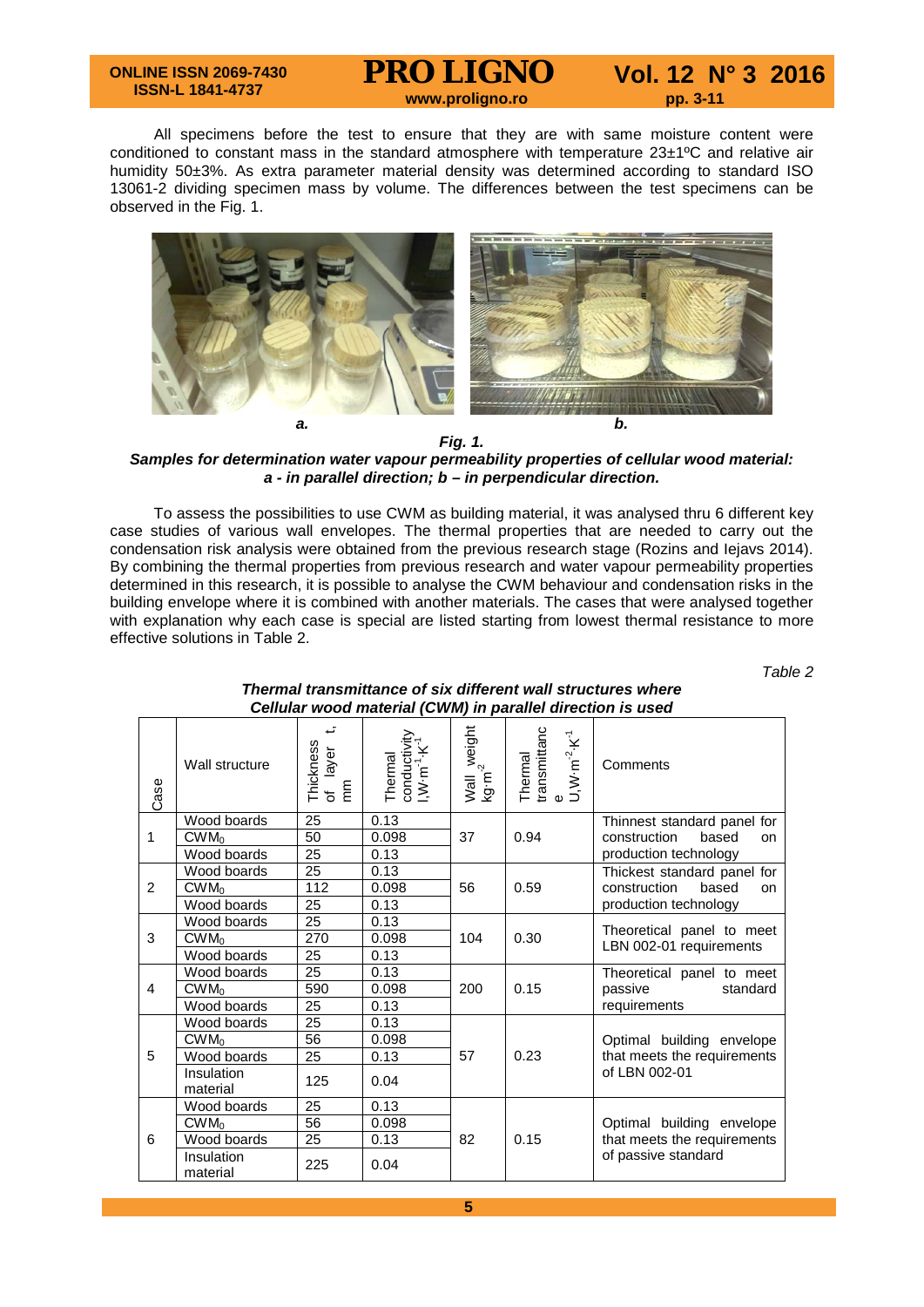According to LBN 002-01.25. Structure that is composed of homogenous layers is acceptable for exploitation and extra water vapour analysis doesn't need to be carried out if the warm side of structure has at least five times greater water vapour resistance than the cold side. Looking on the given cases the structures are made of symmetric sandwich panels and only cases 5 and 6 might comply with this requirement therefore in further analysis all six cases will be assessed.

As the requirement stated in LBN 002-01.25. is not for filled- the further actions that needs to be carried out are described in LBN 002-01.31. According to this standard it is required to prove with calculation that net volume of accumulated condensate within the structure is negative (greater amount of moisture must be able to evaporate from structure than the amount of water that can go in), also it must be confirmed that short term accumulated moisture during air temperature or humidity extremes doesn't damage the structure. And for construction elements made of wood there is an extra requirement that states- it is unacceptable if there is condensate in wood structures.

The evaluation of condensation risk according to LVS EN ISO 13788 method was performed. This method also has similar restriction that allows for condensate to be present in structures for short durations, but during the period of 1 year moisture must evaporate. Another thing that must be considered is fact that if relative moisture content within structure exceeds 80% the mould growth risk arises. Therefore to assure that evaluated structures are sufficient for use the border was drawn and requirement of relative humidity lower than 80% was set.

For the calculation the Average monthly temperature and humidity values were used. The environment conditions were obtained from LBN 003-01 "Būvklimatoloģija", but the place of the "test" house was assumed to be in Riga (Latvia). The interior climate of the assumed building is constantconditioned air with temperature 21°C and relative humidity 45% thru whole year. Exterior climate input data for condensation risk analysis are presented in Table 3.

*Table 3*

|                                       | LAGHUL CHINAG MDUL QAGHUL CONGCHSAUON HSK ANALYSIS |        |        |      |      |      |      |      |      |      |      |        |
|---------------------------------------|----------------------------------------------------|--------|--------|------|------|------|------|------|------|------|------|--------|
|                                       |                                                    | Month  |        |      |      |      |      |      |      |      |      |        |
| Parameter                             | Jan.                                               | Feb.   | Mar.   | Apr. | Mav  | Jun. | Jul. | Aug. | Sep. | Oct. | Nov. | Dec.   |
| Temperature<br>$\cdot e$ $^{\circ}C$  | $-4.7$                                             | $-4.3$ | $-0.6$ | 5.1  | 11.4 | 15.4 | 16.9 | 16.2 | 11.9 | 7.2  | 2.1  | $-2.3$ |
| Relative<br>humidity<br>$RH_{e}$<br>% | 85                                                 | 82     | 79     | 73   | 69   | 72   | 76   | 78   | 81   | 83   | 86   | 86     |

*Exterior climate input data for condensation risk analysis*

In previous research (Rozins and Iejavs 2014) calculation software was developed. This software had a capability to calculate thermal transmittance of building envelopes containing CWM, during the current research the capabilities of the calculation software was extended and condensation risk analysis module was created. Using this software it is possible to check if in given conditions condensation risk in is present. Illustration of the layout of calculation software can be seen in Fig. 2.

# **Thermal calculator**

# **Structure**

| Exterior temperature: -20       | ۳C                                     |                                                          |                                     | Therm |
|---------------------------------|----------------------------------------|----------------------------------------------------------|-------------------------------------|-------|
| Exterior humidity:              | $\frac{1}{2}$<br>40                    | Lavers:                                                  | $  $ Thickness $  $ Conduct<br>(mm) |       |
|                                 | **************                         |                                                          |                                     | (W/m) |
| Interior temperature:           | $^{0}$ C<br>21                         | <b>Interior side</b>                                     |                                     |       |
|                                 |                                        | <b>Wood</b> boards                                       | 25                                  | 0.13  |
| Interior humidity:              | 45<br>$\frac{0}{2}$<br>*************** | $2.$ DendroLight   $(50$ mm-5.44)                        | 50                                  | 0.09  |
| Heat flow:                      | Horizontal (*wall)                     | 3 Wood boards                                            | 25                                  | 0.13  |
|                                 | ***************                        | <b>Exterior side</b>                                     |                                     |       |
| Lavers are numbered inside out. |                                        |                                                          |                                     |       |
| Layer material:                 | Wood boards                            | Total thickness t=100 mm                                 |                                     |       |
| Layer thickness:                | 25<br>mm                               |                                                          |                                     |       |
| Add Layer                       | Calculate                              | Thermal resistance R=1.065m $^2$ K W <sup>-1</sup>       |                                     |       |
|                                 | Reset                                  | Thermal transmittance U=0.939W m $^{-2}$ K <sup>-1</sup> |                                     |       |
|                                 |                                        |                                                          |                                     |       |

| (mm)                                     | Thermal<br>(W/mK) | Water vapor<br>permability factor          |
|------------------------------------------|-------------------|--------------------------------------------|
|                                          |                   |                                            |
| 25                                       | 0.13              | 40                                         |
| $2$ . DendroLight   $(50$ mm-5.44)<br>50 | 0.098             | 5.44                                       |
| 25                                       | 0.13              | 40                                         |
|                                          |                   |                                            |
|                                          |                   | $\ {\rm Thickness}\ _{\rm Conductivity}\ $ |

# Temperature and relative humidity of layers in structure

| *Relative humidity must be under 100% |                |               |  |  |  |  |  |  |
|---------------------------------------|----------------|---------------|--|--|--|--|--|--|
| Position                              | Temperature RH | $\frac{0}{0}$ |  |  |  |  |  |  |
| Interior space                        | 21             | 45            |  |  |  |  |  |  |
| Interior surface                      | 15.994         | 61.6          |  |  |  |  |  |  |
| Boundry of1and2Layer                  | 8.59           | 57.7          |  |  |  |  |  |  |
| Boundry of2and3Layer                  | $-11055$       | 218.3         |  |  |  |  |  |  |
| <b>Exterior surface</b>               | $-18.46$       | 34.5          |  |  |  |  |  |  |
| <b>Exterior</b> space                 | -20            | 40            |  |  |  |  |  |  |



# *Illustration of the layout of thermal calculation software.*

Thermal calculator can be used to calculate heat flows in three different directions: horizontal, vertical up, and vertical down. Eight different predefined construction materials and three types of air gaps are available to define the layers of structure. Each individual layer is defined by choosing the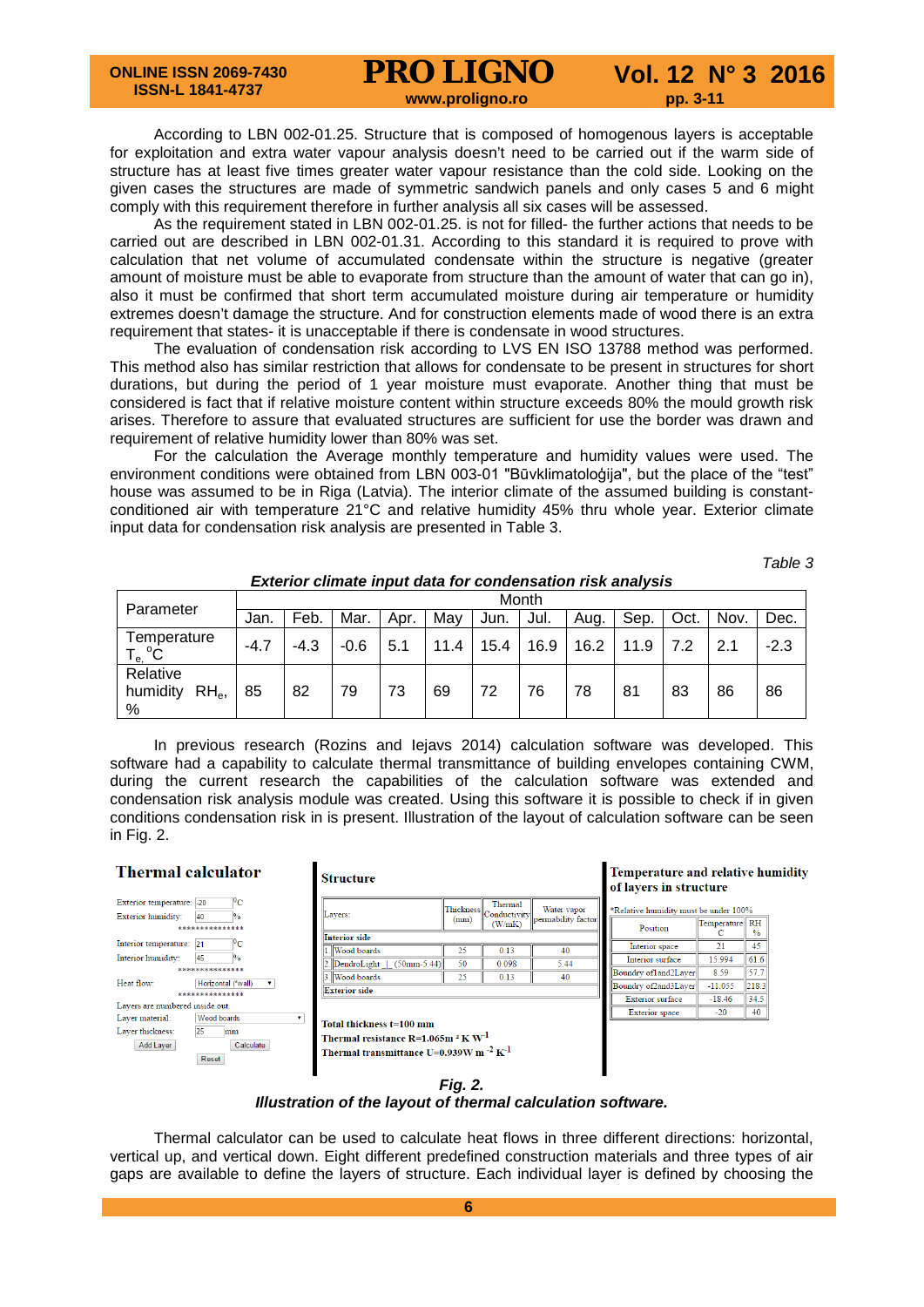layer material from dropdown menu and typing the layer thickness in text box. When the material and thickness is set each layer needs to be added to the wall structure by clicking on the add layer button. If layer is added successfully it can be seen as a row in the structure Table. When all layers are defined to calculate the thermal transmittance, temperature in each boundary layer between the two layers and to check relative humidity on each of boundaries between layers the button "Calculate" should be pressed.

The calculation process in the thermal calculator is carried out by calculating the temperature on each of the boundaries between the layers including the interior and exterior face. For each of these temperatures air saturation pressure is calculated. Then using the water vapour permeability factor for each of the defined layers equivalent air layer thickness is determined. Using this parameter and combining it with interior and exterior air water vapour partial pressure the partial pressure values on each of the boundary layers can be determined. Then from saturation pressure and partial pressure the relative humidity on each of boundary layers are calculated. The calculated results are displayed as illustrated above. If the relative humidity within the structure exceeds 80% the risk of mould growth and structural damage increases but if the relative humidity increases or exceeds 100% condensation occurs, therefore it's strongly advised to redesign or at least recheck the structure with ISO 13788 method checking if during the time period of one year all moisture that is accumulated during "wet" months are evaporated and in the end of year the structure is in dry state.

## **RESULTS AND DISCUSSION**

For all three types of cellular wood material following average density values were determined: for 112mm thick specimens 311kg $\cdot$ m<sup>-3</sup>; for 72mm thick specimens 304kg $\cdot$ m<sup>-3</sup> and for 50mm thick specimen 335kg m<sup>3</sup>.

Water vapour permeability properties were experimentally determined for three different CWM types. Each of the material type was tested both in parallel and perpendicular direction. Water vapour permeability was determined according to standard LVS EN 12086:2014 and the results are presented in the Table 4.

*Table 4*

|                                 | <u>Hater Tapour permeabinty properties or central wood material</u> |                             |          |                                  |           |              |  |  |  |  |  |
|---------------------------------|---------------------------------------------------------------------|-----------------------------|----------|----------------------------------|-----------|--------------|--|--|--|--|--|
|                                 | <b>Specimen type</b>                                                |                             |          |                                  |           |              |  |  |  |  |  |
| <b>Property</b>                 |                                                                     | <b>Material in parallel</b> |          | <b>Material in perpendicular</b> |           |              |  |  |  |  |  |
|                                 |                                                                     | direction                   |          |                                  | direction |              |  |  |  |  |  |
|                                 | $2 - 25$                                                            | $4 - 18$                    | $4 - 28$ | $2 - 25$                         | $4 - 18$  | $4 - 28$     |  |  |  |  |  |
| value<br>Average<br>οf<br>water | 14.4                                                                | 21.1                        | 15.5     | 5.44                             | 4.31      | 6.53         |  |  |  |  |  |
| vapour resistance factor µ      |                                                                     |                             |          |                                  |           |              |  |  |  |  |  |
| Standard deviation              | 2.10                                                                | 6.07                        | 2.20     | 0.617                            | 0.255     | 0.762        |  |  |  |  |  |
| Confidence interval of mean     | $9.18 -$                                                            | $6.02 -$                    | $10.0 -$ | $2.78 -$                         | $3.21 -$  | $3.25 - 9.8$ |  |  |  |  |  |
|                                 | 19.6                                                                | 36.2                        | 21.0     | 8.09                             | 5.40      |              |  |  |  |  |  |
| Average equivalent air layer    | 0.697                                                               | 1.53                        | 1.71     | 0.280                            | 0.311     | 0.734        |  |  |  |  |  |
| thickness $S_d$ , m             |                                                                     |                             |          |                                  |           |              |  |  |  |  |  |
| Standard deviation              | 0.102                                                               | 0.441                       | 0.240    | 0.033                            | 0.019     | 0.0845       |  |  |  |  |  |
| Confidence interval of mean     | $0.444 -$                                                           | $0.434 -$                   | $1.11 -$ | $0.135 -$                        | $0.229 -$ | $0.370 -$    |  |  |  |  |  |
|                                 | 0.950                                                               | 2.63                        | 2.31     | 0.416                            | 0.392     | 1.10         |  |  |  |  |  |

*Water vapour permeability properties of cellular wood material*

According to Table 4 CWM in parallel direction is characterized with water vapour resistance factor µ 14.4 for material made of two 25mm thick lamellas; 15.5 for material made of four 18mm thick lamellas and 21.1 for material made of four 28mm thick lamellas and total thickness of 112mm of the material. Since the average water vapour resistance factor values for all 3 types of CWM has their confidence interval borders overlapping, it's possible to assume that the material structure does not influence CWM water vapour resistance factor significantly.

Any CWM consists of multiple lamellas being placed side by side to form the sheets, that are later glued together layer by layer to form CWM. If the CWM is examined, it can be seen that in some samples there are connections between lamellas, but another samples are made with just one lamella covering both sample faces (Fig. 3). The samples that, had connection between lamellas on one or more layers proved to have significantly higher water vapour permeability than samples without the connections. It can be explained with the fact that there are small air gap between the two side by side placed lamellas that allows the air and vapour to flow. The sample top face with connection of two side by side lamellas can be seen left and sample top face without the connection on right side of Fig. 3.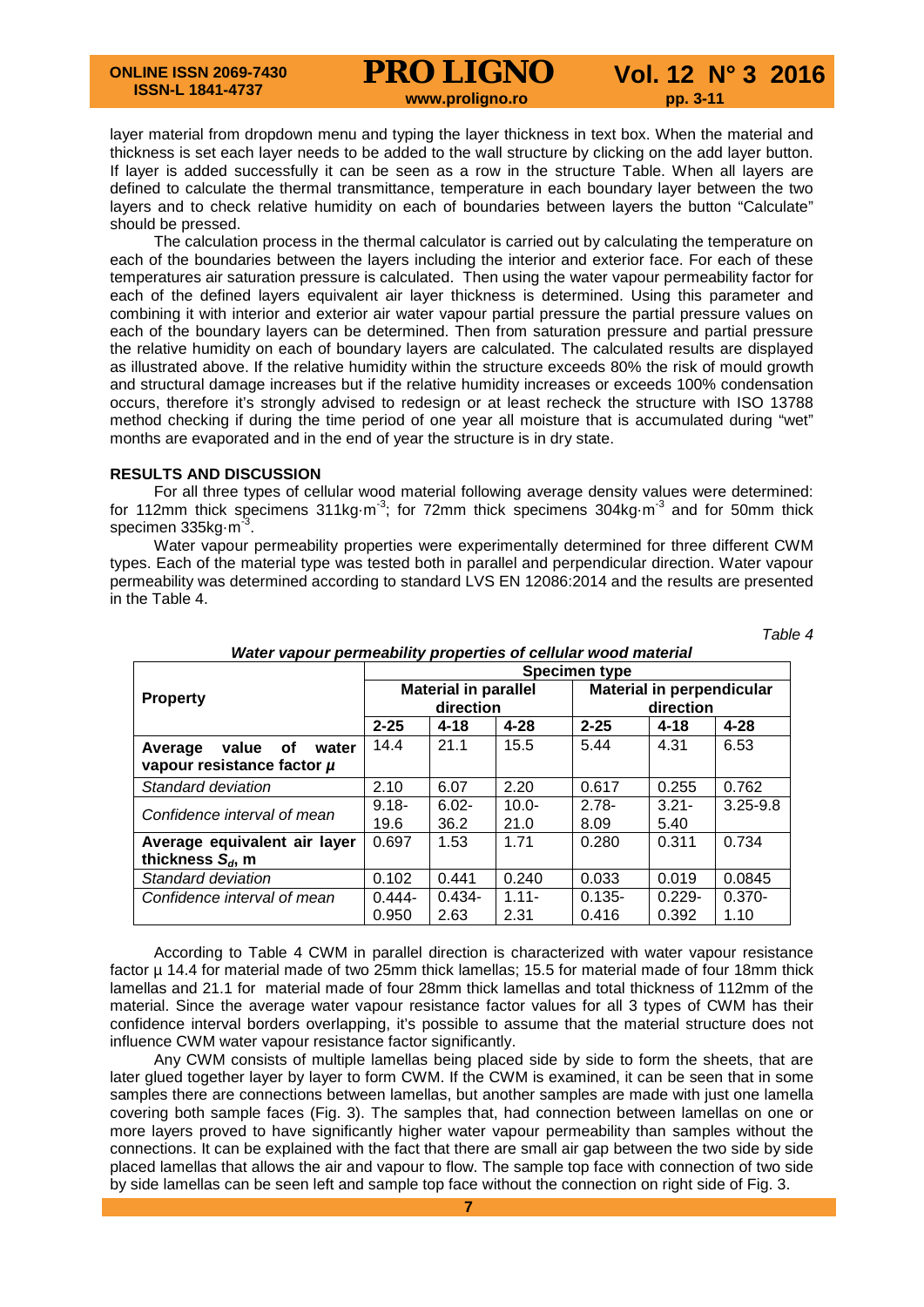*a. b.*

*Fig. 3. Structural difference of specimen surface in material parallel direction: a – with air gap between lamellas; b – without air gap.*

Average equivalent air layer thickness of the CWM in parallel direction is approximately from 2.2 to 2.6 times lower for material made of two lamellas compared with material made of four lamellas. Significant difference between both CWM specimen types made of four lamellas was not found.

According to the Table 4 CWM in perpendicular direction is characterized with water vapour resistance factor µ 5.44 for material made of two 25mm thick lamellas; 4.31 for material made of four 18mm thick lamellas and 6.53 for material made of four 28mm thick lamellas and total thickness of 112mm of the material. CWM lamella count and thickness did not influence significantly water vapour resistance factor in CWM perpendicular direction.

If the water vapour permeability factors for CWM in perpendicular direction are compared to values in parallel direction, it can be seen, that the difference is more than 2 times. The reason why the water vapour permeability factor for CWM in perpendicular direction is multiple times smaller than the value for same material in parallel direction can be found by analysing the cavities created by grooves in the lamellas. If the material is placed in perpendicular direction the cavities connect both sides of material allowing air and vapour to flow freely - therefore increasing the possibilities for moisture being transferred thru material.

An average equivalent air layer thickness value between specimens in the material perpendicular direction varies in the range from 0.280 to 0.734m. Since confidence border of mean values overlaps no significant effect of lamella number and thickness were observed.

In the Fig. 4 most common building materials together with CWM has their density and water vapour resistance factors displayed. For the comparison the data of CWM made of 28mm thick lamellas was used. In this comparison the differences between the common construction materials compared to CWM can be observed.



*Cellular wood material (CWM) and other building material water vapour resistance factor comparison: density ρ in kg·m-3 presented in brackets.*

(Borodinecs and Kreslins 2007\*; LVS EN ISO 10456:2008\*\*; LVS EN 13986:2005\*\*\*).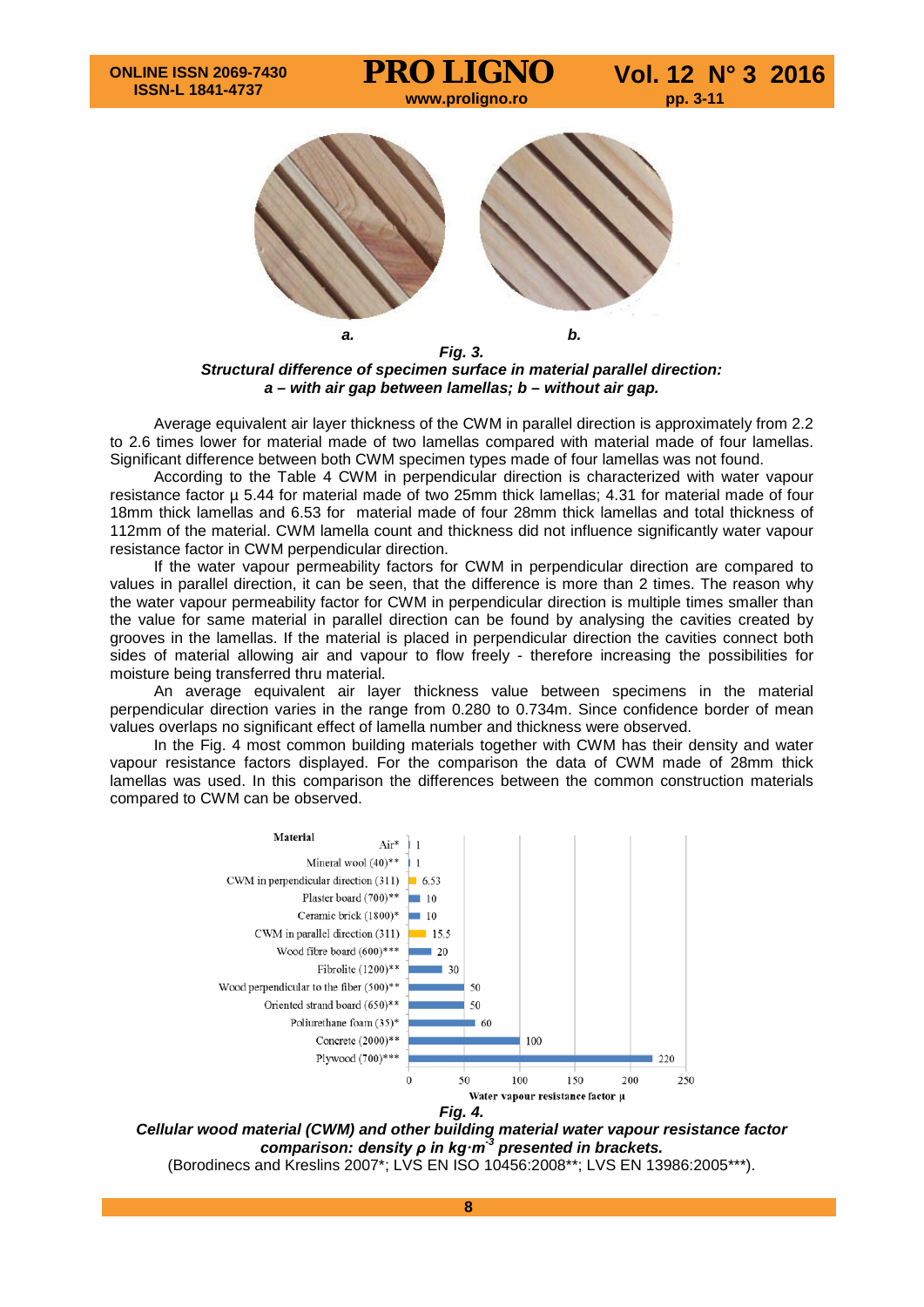As it can be seen in the Fig. 4 water vapour resistance factor  $\mu$  for CWM in perpendicular direction is 2.4 times lower compared with resistance factor of material in parallel direction. The  $\mu$ value of 6.53 for CWM in perpendicular direction (Fig. 4) was observed and compared with  $\mu$  value 1 of air and mineral wool. If CWM is being cut perpendicularly to the water vapour migration direction with plane, the cross-section would consist of about 40% of air cavities that are connecting both faces of material. Therefore theoretical water vapour resistance factor considering cross-section area and fact that cavities are aligned  $45^\circ$  to vapour migration direction is significantly lower at about 3 to 4.5. The difference between the theoretical and measured water vapour resistance factor might be explained by the size of test specimens- possibly if the diameter of the sample would have been increased even further the water vapour resistance factor for CWM (perpendicular) would have dropped closer to theoretical value. The currently measured CWM water vapour resistance factor in perpendicular direction is 15.5 what is 23% less than average density wood fibre board  $\mu$  value 20. Water vapour resistance factor of CWM in parallel direction is 3.2 times and in perpendicular direction 7.7 times lower compared with µ value of solid timber perpendicular to the fibre. For fibrolite, oriented wood particle board, polyurethane foam and plywood µ value is 1.9 to 14.2 times higher compared to CWM in parallel direction and 4.6 to 33.7 times higher compared with CWM µ value in perpendicular direction.

Obtained CWM water vapour resistance properties are used for internal condensation risk analysis of six different cases of possible wall envelopes. In the Table 5 the maximal relative humidity in given conditions of the six test cases over the period of year can be seen in Table 5.

*Table 5*

| Case | Month |      |      |      |     |      |      |      |      |      |      |      |
|------|-------|------|------|------|-----|------|------|------|------|------|------|------|
|      | Jan.  | Feb. | Mar. | Apr. | May | Jun. | Jul. | Aug. | Sep. | Oct. | Nov. | Dec. |
|      | 100   | 97   | 87   | 74   | 65  | 64   | 65   | 67   | 71   | 76   | 85   | 93   |
| 2    | 104   | 101  | 90   | 77   | 67  | 66   | 68   | 70   | 74   | 80   | 89   | 98   |
| 3    | 103   | 100  | 89   | 77   | 69  | 69   | 71   | 73   | 78   | 82   | 90   | 97   |
| 4    | 102   | 98   | 89   | 78   | 70  | 71   | 74   | 76   | 80   | 85   | 92   | 98   |
| 5    | 47    | 47   | 47   | 46   | 46  | 55   | 62   | 62   | 52   | 46   | 47   | 47   |
| 6    | 46    | 46   | 46   | 46   | 46  | 53   | 60   | 60   | 50   | 46   | 46   | 46   |

*Maximal relative humidity RH within the wall envelope in %*

maximal relative humidity ≥ 100%;

 $\Box$  maximal relative humidity 100% > RH ≥ 80%.

From the data in Table 5 it can be seen that first 4 cases (Table  $2$ ) – walls made of simple 3 layer sandwich panel construction where core is CWM will poses risk of being damaged by condensation or mould (RH>80%). Also it must be noted that according to LBN thermal transmittance of wall described in case 1 and 2 is insufficient therefore walls with such structure can only be used in summer houses, hobby houses, or temporary housing.

Cases 3 and 4 (Table 5, Table 2) represent extreme instances that were used to prove the concept. In these cases CWM material layer thickness in sandwich panel is extended to point where wall envelope can for fill the requirements of thermal transmittance outlined in LBN or passive standard. Therefore Cases 3 and 4 clearly reach the standard requirements for thermal transmittance, but when condensation risk is analysed, it can be seen, that such structures will be damaged by moisture.

Cases 5 and 6 (Table 5, Table 2) illustrate insulated CWM sandwich panel walls. For these two cases maximum relative humidity within the wall is 60-62%. Therefore it can be concluded that CWM sandwich panel walls can be insulated to avoid the risk of condensation within the structure.

# **CONCLUSIONS**

1. Water vapour permeability of cellular wood material is highly direction dependant. In the research it was determined that water vapour resistance factor of CWM if compared between its parallel and perpendicular direction can vary for more than two times.

2. Water vapour permeability factor average values of CWM in parallel direction range from 14.4 to 21.1, but in perpendicular direction the values are in range between 4.3 and 6.5.

3. Significant variation of water vapour permeability properties between material directions can be explained by clear differences of cross-sections in each direction. Material in perpendicular direction has cavities that goes through the whole material and connects both sides of material. CWM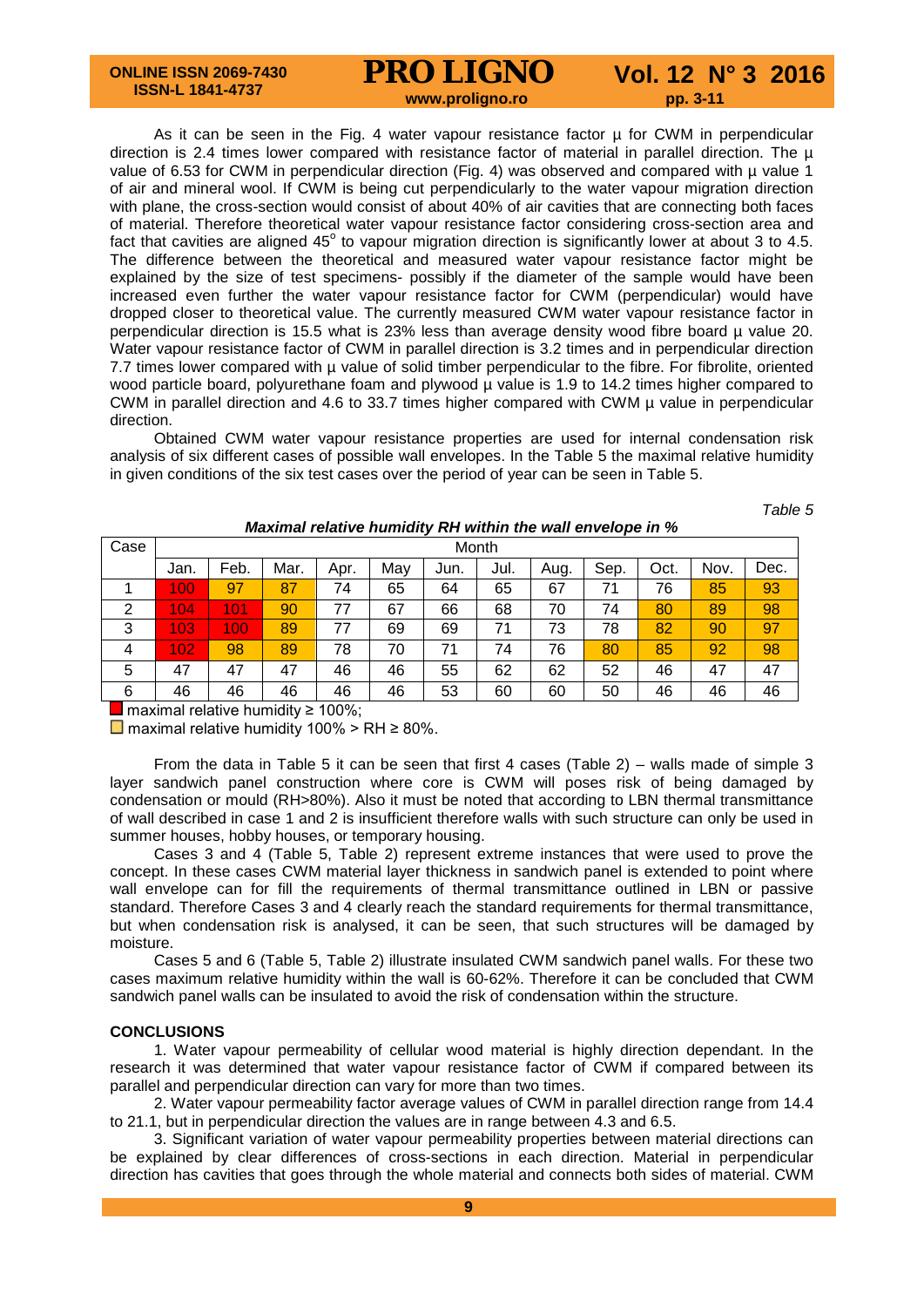in parallel direction however has these cavities aligned in a way that they are not connecting both sides of material therefore it can be said that material is "closed".

4. Significant influence of lamella and material total thickness changes on the water vapour permeability factor value was not observed. The parameter called "equivalent air layer thickness" (Sd) varies significantly if two CWM samples with different thickness are compared since it depends on material thickness directly.

5. CWM vapour permeability is significantly higher compared to most structural wood based panels and solid timber.

6. Obtained CWM water vapour resistance properties can be used for internal condensation risk analysis of structures made of cellular wood material, for example for external wall and ceiling multi layers composite panel design. Obtained data lets constructor correctly design external separation constructions putting low water vapour permeability material in warm side of the construction, but with high water vapour permeability in the cold side of the structure.

7. The uninsulated CWM panels can only be used for buildings that don't need to comply with the rules of energy efficiency regulations. Such wall envelope if the building is continuously used during winter months will poses the risk of condensation damage to structure, therefore the main use for such walls could be seasonal buildings and cabins.

8. The insulated CWM panel walls can be used as building block for any building- the thermal requirements of LBN and passive standard can be met, and such composition of wall prevents the risk of water condensation in the wall. The positive thing of such wall structure is that it can be built without plastic foil within the building envelope what means the natural benefits of using wood in building stays intact.

# **ACKNOWLEDGEMENTS**

Research was carried out within the National Research Program "Forest and earth entrails resources: research and sustainable utilization – new products and technologies" (ResProd) 2014- 2017.

## **REFERENCES**

Borodinecs A, Kreslins A (2007) Būvniecības siltumfizika ēku projektētājiem (Thermal constructions for building designers). [Riga Technical University,](https://www.google.lv/url?sa=t&rct=j&q=&esrc=s&source=web&cd=1&cad=rja&uact=8&ved=0ahUKEwip3Nz_toTMAhWF1SwKHeI3D6IQFggaMAA&url=http%3A%2F%2Fwww.rtu.lv%2Fen%2F&usg=AFQjCNH-d-uQUDFxtw2nNmYR_6Th_FjCwQ&sig2=iOVeTFwpyBjuNJ7bzxwS5w&bvm=bv.119028448,d.bGg) Institute of Heat, Gas and Water Technology. RTU publishing house. Riga. 131 p. (In Latvian).

ISO 13061-2 (2014) Physical and mechanical properties of wood - Test methods for small clear wood specimens - Part 2: Determination of density for physical and mechanical tests. International Standardisation Institute, New York.

LBN (Regulations on the Construction Standard of Latvia) 002-01 (2001) Thermotechnics of Building Envelopes. Online at:<http://www.buildup.eu/fr/publications/3116>

LBN (Regulations on the Construction Standard of Latvia) 003-01 (2001) Būvklimatoloģija (Construction Climatology). Noteikumi par Latvijas būvnormatīvu (Regulations on Latvian Construction). Online at:<http://likumi.lv/doc.php?id=53424>

LVS EN 12086:2014 Thermal insulating products for building applications - Determination of water vapour transmission properties. Brussels: European Committee for Standardization.

LVS EN 13986 (2005) Wood-based panels for use in construction - Characteristics, evaluation of conformity and marking. Brussels: European Committee for Standardization.

LVS EN ISO 10456 (2008) Building materials and products - Hygrothermal properties -Tabulated design values and procedures for determining declared and design thermal values. Brussels: European Committee for Standardization.

LVS EN ISO 13788 (2013) Hygrothermal performance of building components and building elements - Internal surface temperature to avoid critical surface humidity and interstitial condensation -Calculation methods (ISO 13788:2012). Brussels: European Committee for Standardization.

Pflug J, Vangrimde B, Verpoest I (2003) Material efficiency and cost effectiveness of sandwich materials. Online at: [http://sirius.mtm.kuleuven.be/Research/C2/poly/phds/jp/jp\\_sampe\\_us\\_2.pdf](http://sirius.mtm.kuleuven.be/Research/C2/poly/phds/jp/jp_sampe_us_2.pdf)